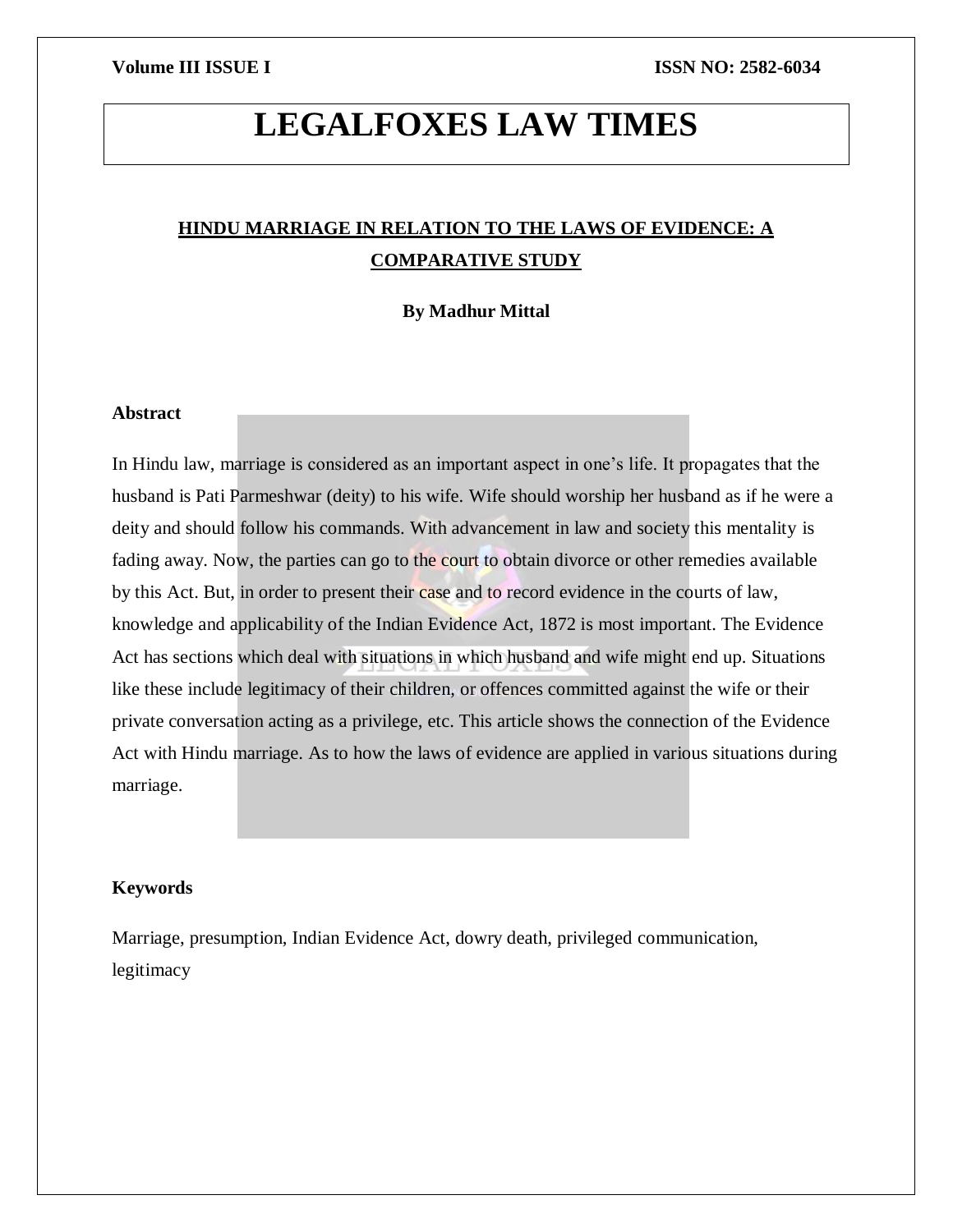#### **Introduction**

In Indian culture, the concept of marriage was prevalent for a long time. According to ancient Hindu texts, a man cannot be said to have a material existence unless he took a wife. According to Shastra, a man is only half of himself.<sup>1</sup> Marriage has always been an essential phase of life for both man and woman. Its importance is explained as a religious and spiritual duty because a man has to beget children in order to carry on his family and inheritance and most of the worships and rituals have to be performed in presence of a spouse.

### **Presumption as to marriage**

Questions may arise as to when a presumption can be raised that the persons living together are married. This question was answered in the case of Ashok Kumar v. Smt. Usha Kumari,<sup>2</sup> the Delhi High Court has held that there will be a strong presumption in favour of marriage if the persons are recognised as husband and wife.

Section 50 of the Indian Evidence Act, 1872 which is relating to the opinion of relationship as a relevant fact, affirms the ruling of Delhi High Court but it also provides exception of this rule as in the proceedings of divorce and in prosecutions under section 494, 495, 497 or 498 under the Indian Penal Code, 1860

#### **Registration of marriage**

The Supreme Court in a landmark judgment of Smt. Seema v. Ashwani Kumar<sup>3</sup> ordered compulsory registration of marriages of all religions and also directed central and state governments to make the necessary amends.

<sup>2</sup>AIR 1984 Del. 347

 $\overline{a}$ 

3AIR 2006 SC 1158

<sup>1</sup>R.K. AGARWAL, HINDU LAW 38 (Central Law Agency, 26th ed. 2019).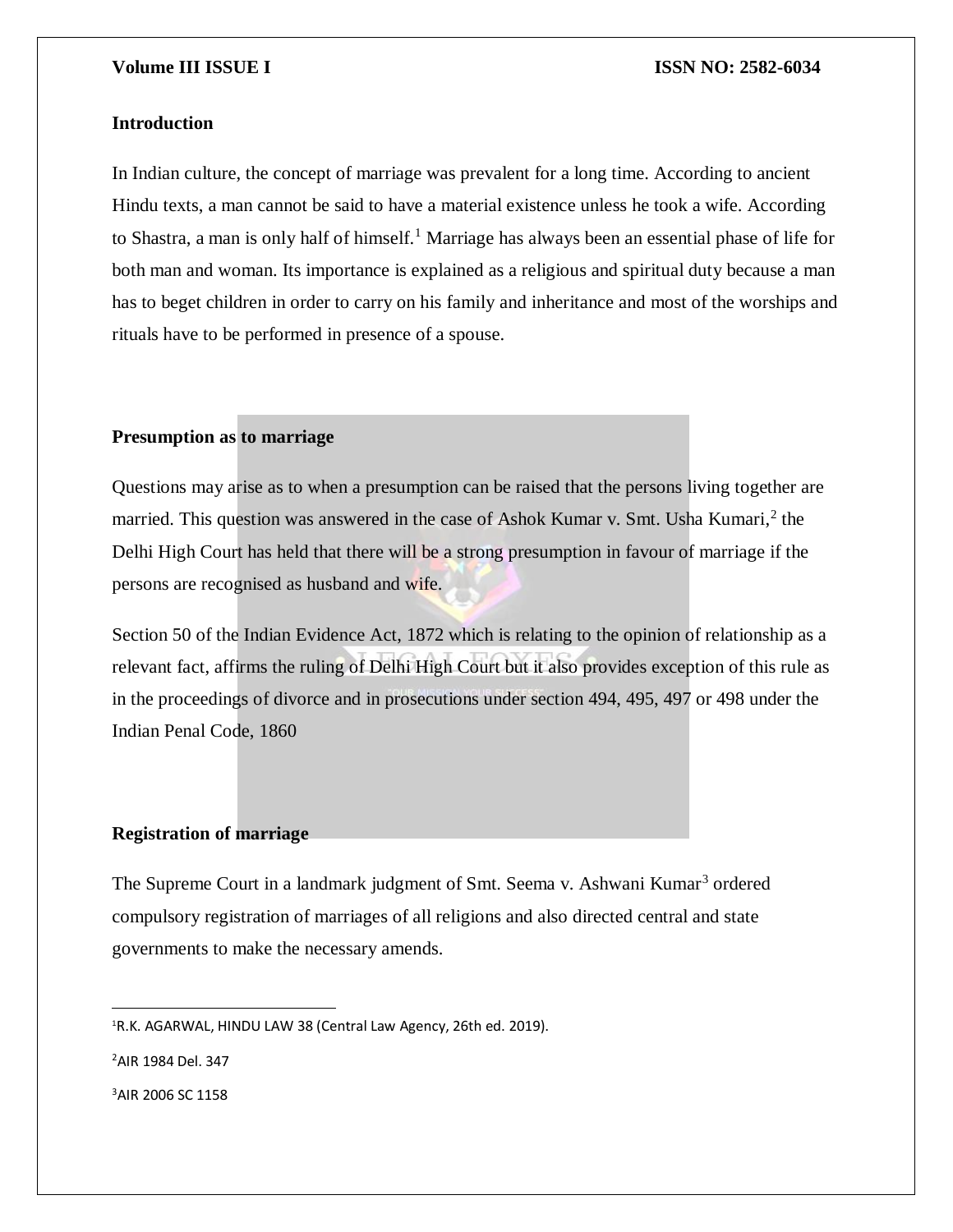This judgment should be read in light of section 8 of Hindu Marriage Act as it provides that if the State Government is of the opinion that registration is necessary, may provide that the entering of the particulars in Hindu Marriage Register shall be compulsory in the State or in any part thereof, whether in all cases or in such cases as may be specified, and where any such direction has been issued, any person contravening any rule made in this behalf shall be punishable with fine.

### **Evidence of Registration of marriage**

Section 35 of the Indian Evidence Act deals with entries in any public or other official book, register, record or an electronic record which is made by a public servant while discharging his official duty, or by any other person on whom a duty lies by the laws of the country. Any such entry is a relevant fact. The registration of marriages will come under the virtue of section 35 and therefore will become a relevant fact admissible in the courts.

In the case of Bhilaji Bandhu Sutar and Lohar v. Rangarao Shankar Sutar,<sup>4</sup> a woman, who was described as a wife of a man on Ration Card and voter's list, lived with him as a wife for about 22 years during his lifetime and with his knowledge. After the man's death, when the issue arose whether this woman was the wife of that man, it was observed that all the records were public records and were made by the officers in performance of their duty. Therefore, it was held that she was the wife of the man in question

It is pertinent to note that registration of marriage under this section simply acts as a proof of a lawfully solemnizedHindu marriage. So, if a marriage is not registered under the Hindu marriage register that cannot invalidate the marriage. Similarly if there is no marriage but the marriage is registered then such registration certificate cannot validate the marriage.

4AIR 2014 NOC 519 Bom.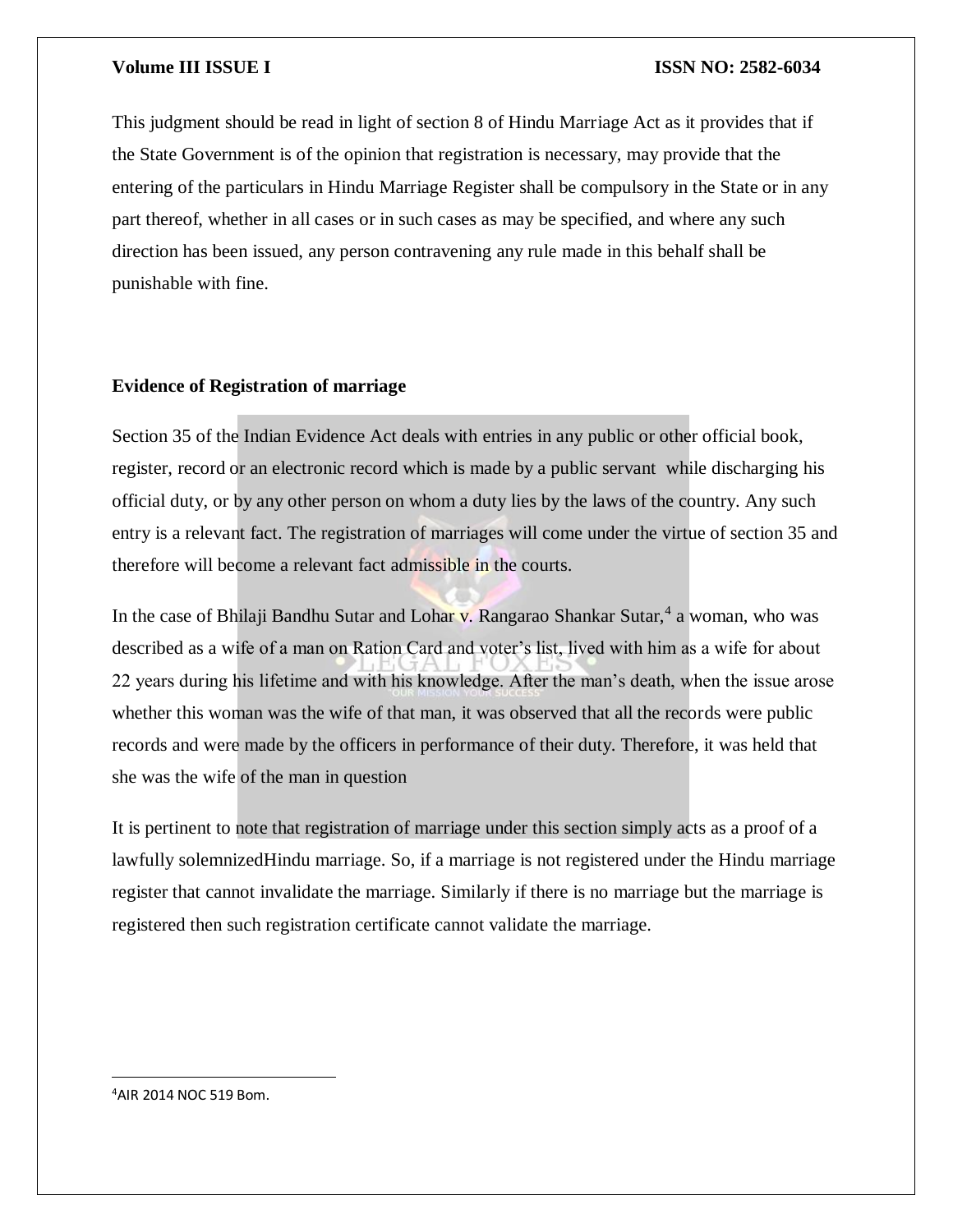In a case, where the girl registered her marriage with a boy solely because she was told that it is necessary for employment abroad, when in fact there was no such marriage. Here, the Madras High Court held that in these circumstances the registration of marriage is null and void.<sup>5</sup>

Section 21-C of Hindu Marriage Act, provides an exception to the documentary evidence in any proceedings under this act. It provides that a document will not be inadmissible on the ground that it is not properly stamped or registered. Section 40-C of Special Marriage Act, 1954 is on similar footing and section 47 of the act, provides that Marriage Certificate Book shall be admissible as evidence to the statements contained therein.

### **Presumption of death**

Presumption of death is an important concept in both the subjects- Hindu marriage and the laws of evidence. Section 13(1) of Hindu Marriage Act provides for grounds of divorce and judicial separation available to both the parties- husband and wife. Presumption of death is one of the grounds available therein. Section  $13(1)(vii)$  provides that a party will be eligible for divorce(and for judicial separation by the virtue of section 10) when the other party is not heard for about 7 years by the persons who would have usually heard, had the party been alive.

This provision is on the similar lines as of section 108 of evidence act. Section 108 further provides that the burden of proving that the party is alive will be on the person affirming it.

In Nirmoo v. Nikka Ram,<sup>6</sup> The court held that no one can raise objections to the second marriage in absence of a decree of divorce on the basis of presumption of death except the missing spouse

It is important to note that there is simply a presumption of death and not the time of death. So, if a person affirms that the person died at any specific time then the onus will be on that person to prove the death on that particular time.

<sup>5</sup>AIR 1995 Mad. 161

<sup>6</sup>AIR 1968 Del. 260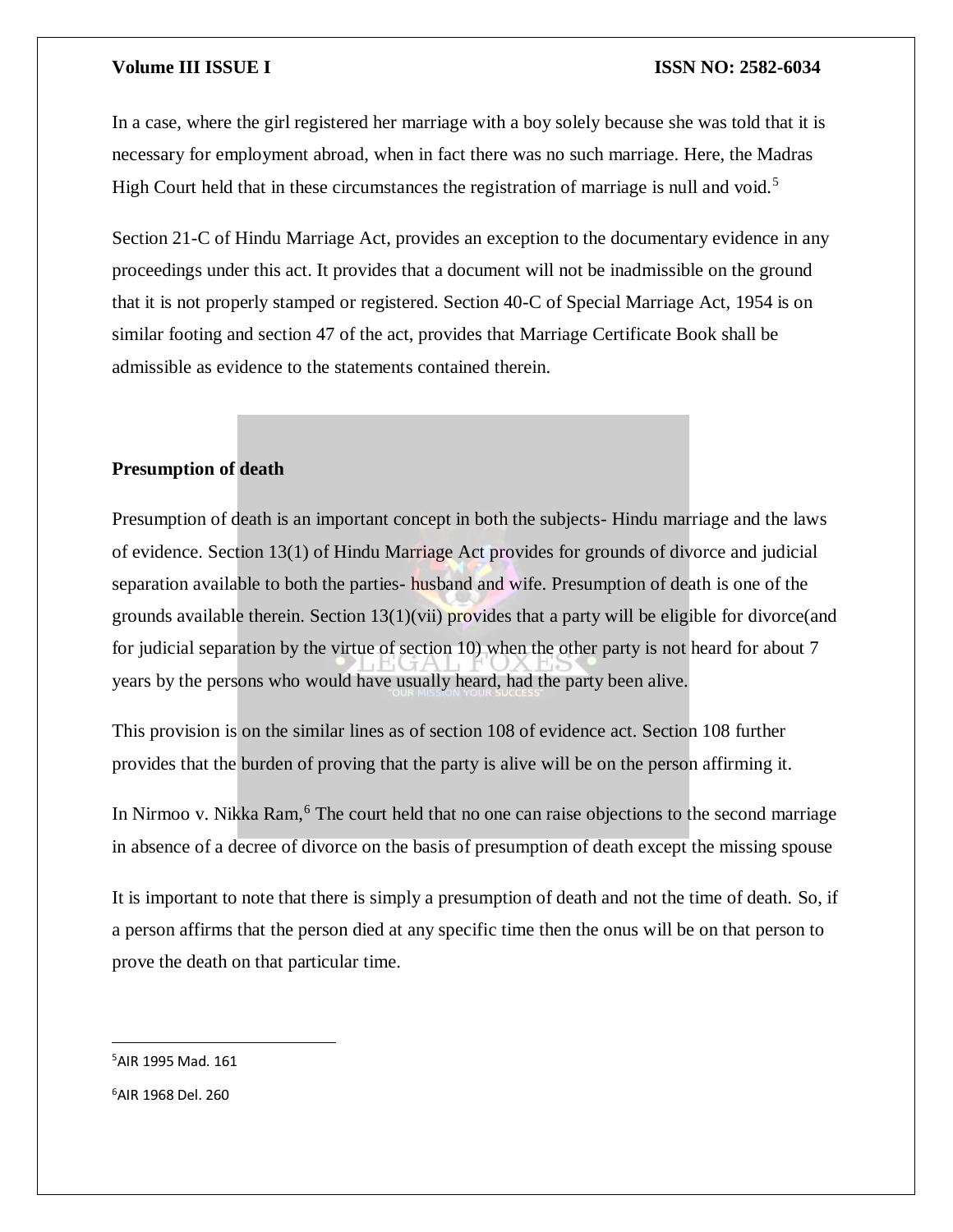### **Legitimacy of children**

Children are the most important part of the lives of their parents. Children born out of marriage are considered valid. But, sometimes questions are raised against the legitimacy of children, which is divided in 2 circumstances hereunder-

### **Pregnancy at the time of marriage**

Section 12 of the Hindu Marriage Act provides for grounds of voidable marriages and section 12(1)(d) entitles the man to seek for annulment of marriage if the wife was pregnant at the time of marriage by someone else but him. Here, the man has to prove beyond reasonable doubt that his wife was not pregnant by him. The child born will not be considered legitimate and will not be provided the protection of section 16 of the Hindu Marriage Act.

In Mahendra Manilal Nanavati v. Sushila Mahendra Nanavati,<sup>7</sup> The baby was born to the respondent only after 171 days of marriage. The child was born fully healthy and there was no sign of premature delivery. Also there was no evidence that the husband had met his wife before marriage. So, the petitioner was entitled to the decree.

However, there are few limitationsprovided in section 12(2)(b)without fulfilling them, the child will not be considered illegitimate-

- that the petitioner was ignorant of the facts;
- that the suit has been instituted within one year of the marriage;
- That the petitioner does not have marital sex after knowing the facts alleged.

### **Birth during marriage is a conclusive proof of legitimacy**

Section 112 of the Indian Evidence Act confers legitimacy to the child who is born during a valid marriage or after the dissolution of marriage if within two hundred and eighty days, the mother remains unmarried in that period.

<sup>7</sup>AIR 1965 SC 364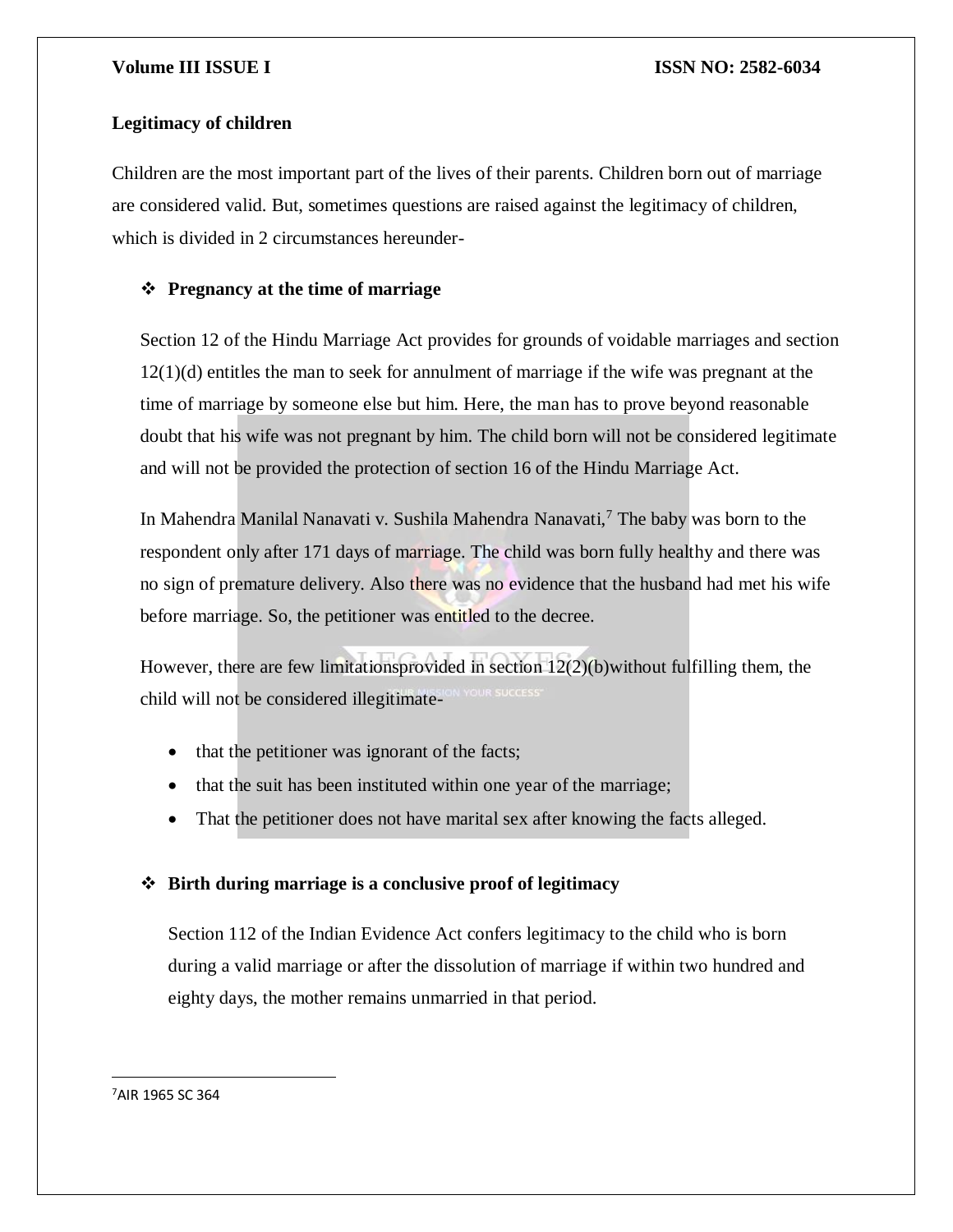The section only mentions during the continuance of marriage and after the marriage within 280 days but it will also cover the birth of the child before marriage or pregnancy of woman at the time of marriage if the husband and wife had access to each other.

The presumption of legitimacy under this section is a conclusive one. Which means that the court will observe this as proved and it can only be disproved by a very strong and conclusive evidence and that strong evidence has to be of 'non-access'.<sup>8</sup> The word access means only the existence of the opportunity for intercourse between the spouses.<sup>9</sup> The non-access has to be proved when the child could have been begotten. DNA tests will not be enough to throw the presumption under this section.

The section 112 of the Indian Evidence Act and section 12(1)(d) of the Hindu Marriage Act covers similar situation but at two different instances. While the provision under Hindu Marriage Act deals with pregnancy at the time of marriage, the other deals with it during the continuance of marriage and after the marriage. The difference among them is that non access can be easily proved in the circumstances before marriage but very difficult to prove during the continuance of marriage.

**LEGAL FOXES** 

### **Marital offences**

 $\overline{\phantom{a}}$ 

Earlier cases of deaths of young brides were at an alarming rate and crime against those women happens at the home of their husband where she has a new family. The husband's family was not likely to give the evidence in favour of the wife by incriminating the husband. Therefore, the bride had no protection at all as the person whom she married and was supposed to protect her, is now torturing her and subjecting her to cruelty. Therefore, a need was felt for laws which will be in favour of the bride and throw a presumption against the husband and his family. Section 113- A and 113-B was introduced in the evidence for this effect.

<sup>8</sup> Shyam Lal v. Sanjeev Kumar, AIR 2009 SC 3115

<sup>9</sup> Karapaya Servai v. Mayandi, AIR 1934 PC 49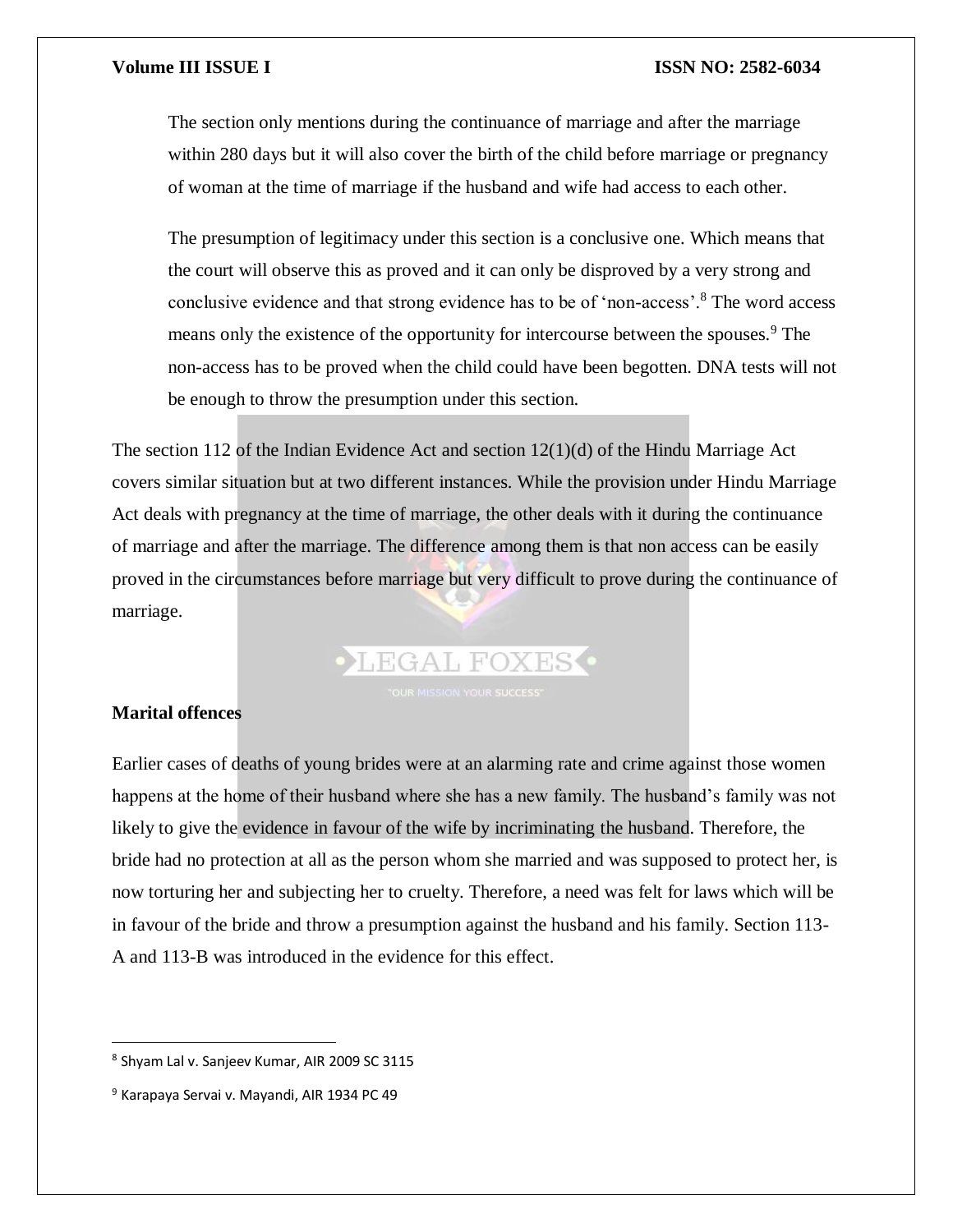### **Abatement of suicide**

Section 113-A of Indian Evidence act, provides that when a woman committed suicide within 7 years of her marriage and has been subjected to cruelty by the husband or any of his relatives, the court may presume, having regard to other circumstances that the suicide had been abetted by her husband or such relative. Cruelty here refers to the offence defined in section 498A of the Indian Penal Code, 1860.

In Arjun Kushwaha v State of M.P.,  $^{10}$  relations of husband and wife were drained because of dowry demands. Husband assaulted the wife as she talked to her mother. Wife poured kerosene on herself but the husband continued with his abusive and provocative language. It was held as an instigation to suicide and the husband was convicted.

In another case, where the wife was sorrowful that her husband is illiterate and her motherin-law works with a hand floor grinder. Here, mother-in-law was given the benefit of doubt.<sup>11</sup> Hence, the section mentions to regard other circumstances and not just that there is cruelty and death within 7 years of marriage.

## LEGAL FOXES<sup>.</sup>

### **Dowry death**

The term dowry could be understood as certain gifts given by the bride or bride's family to the groom and his family. This offence begins when the husband and his family start harassing and cruelty to the bride to extract more dowry and eventually kills her. Dowry death is provided under section 304B of the Indian Penal Code, 1860.

Section 113-B of evidence act states that the court shall presume that the person has caused dowry death if it could be proved that soon before her death such person subjected her to cruelty or harassment in relation to dowry.

<sup>10</sup> 1999 Cri. LJ 2538

<sup>&</sup>lt;sup>11</sup> Rajbabu v. State of M.P., AIR 2008 SC 312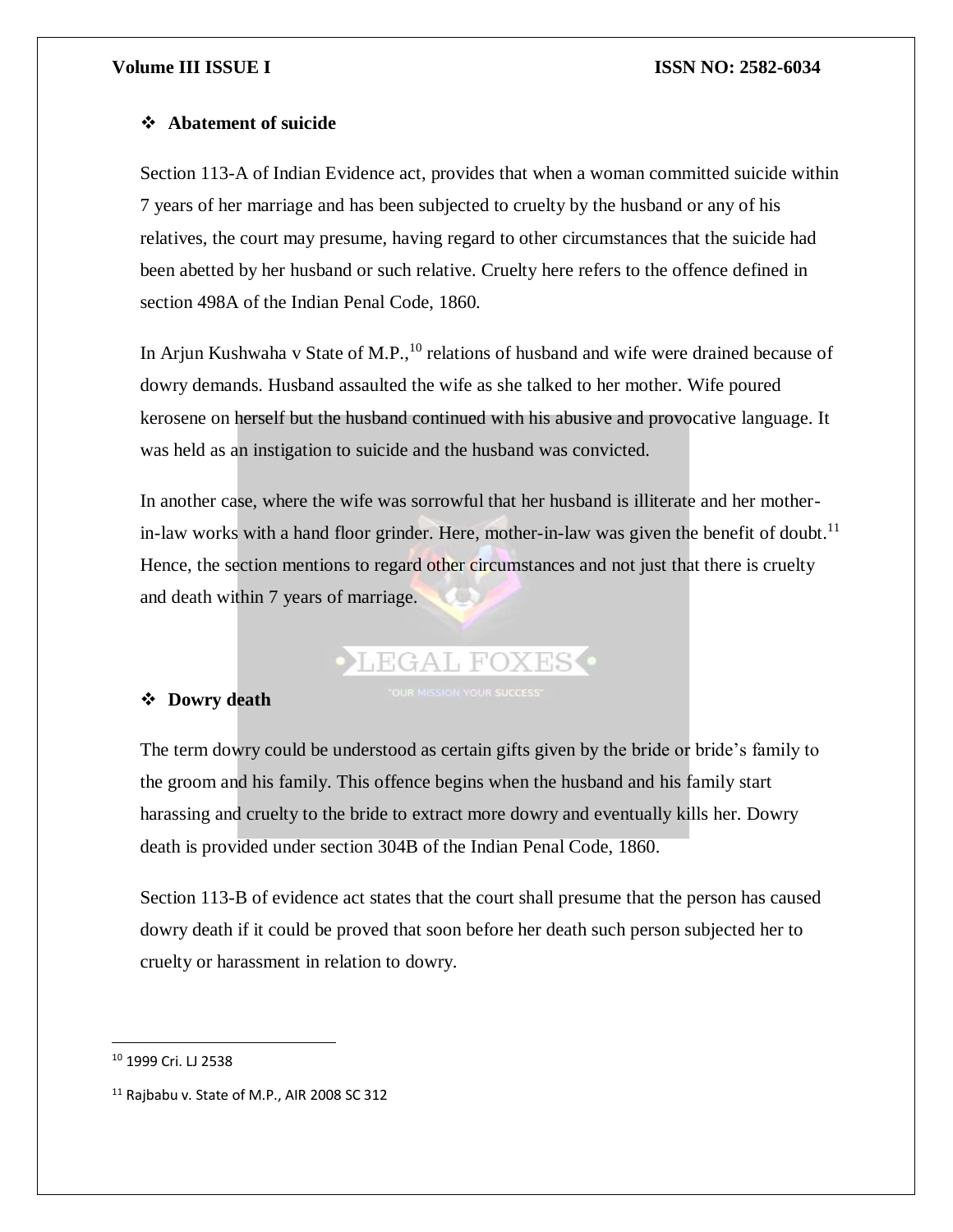To establish dowry death, prosecution only has to prove basic requirements of the section after which the court will presume that such person has committed dowry death and the onus will be upon that person to rebut the presumption. The expression 'soon before death' indicates application of proximity test and has to be seen in respect of the facts and circumstances of the situation. There should be a proximate live link as to the death of the woman with cruelty and harassment.<sup>12</sup>

It is important to note that the presumption in section 113-B is heavier as compared to that in section 113A.

### **Privileged communication between spouses**

Section 122 of the Indian Evidence Act, 1872 protects communication between spouses from being disclosed. This section provides that a person who is or has been married cannot be compelled to disclose any communication made by the other spouse and that person will not be permitted unless the person who made it or his representative-in-interest consents to the same, except suits between the spouses and any proceeding in which one spouse is being prosecuted for the crime against another spouse.

This section is based on public policy that there should be trust and confidence between the spouses. Spouses tend to trust each other and this section provides them the opportunity to come clean in front of their spouse with everything. It should be noted that this section will apply even after the dissolution of marriage. But communications which are made before the commencement or after the dissolution of marriage are not privileged.

This privilege has certain exceptions mentioned within the section-

• Acts other than communications The section only covers communication between the spouses but acts other than communications are left unprotected. In the leading case of Ram Bharose v. State of

<sup>12</sup> M. Srinivasulu v. State of A.P., AIR 2007 SC 3146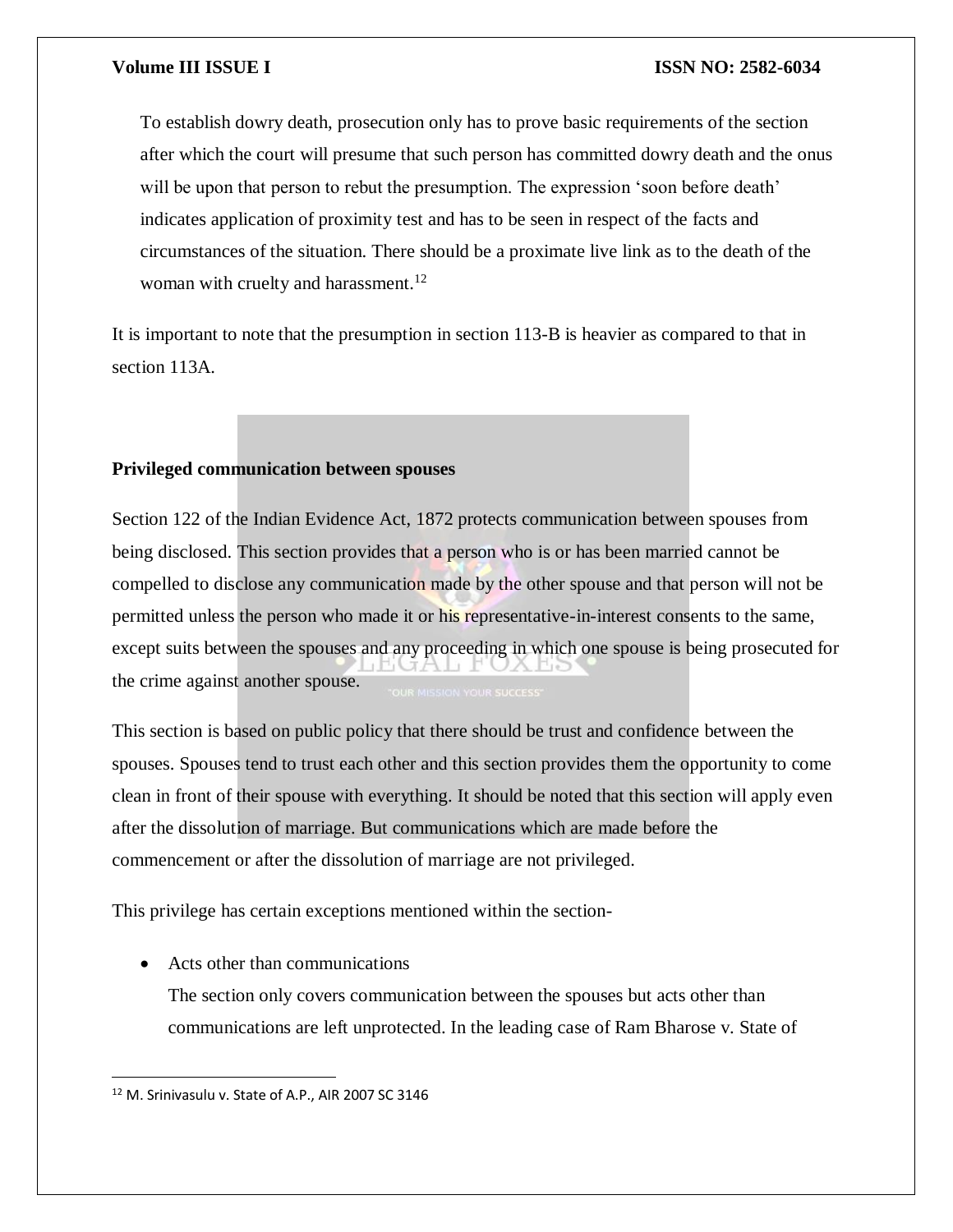U.P.,<sup>13</sup> the accused was on trial for killing a neighbour to rob ornaments for his wife. The accused told his wife that he went to the house of the victim to get the ornaments. This was held to be inadmissible because of the privilege but she testified about his conduct that she saw him coming down from the roof early morning after which his husband went in the fodder store to take a bath and put on the same clothes. After that he presented her with the ornaments. The accused was held liable.

• Evidence by third persons

The privilege is between the spouses only and not the third person. Therefore, if any person heard or overheard any communication between the spouses, he can testify to that. In Kerala, certain letters were sent by the husband to his wife which contained defamatory matters to her father. Wife passed those letters to her father, who wanted to prove them. The Kerala court rejected the letters, however, the Supreme Court overruled the decision. $14$ 

#### Waiver of Privilege

Waiver can be done by the party who made the communication or by his/her representative-in-interest. The consent to the waiver could be either expressed or implied by a conduct like one spouse is going to the witness box to testify but the other spouse has not in good time objected to the disclosure.

#### • Crimes or suits between married persons

The privilege does not apply when a suit is brought by the married persons against each other or where a crime is committed by one spouse against another. The Protection of Women from Domestic Violence Act, 2005 goes one step ahead as section 32 mentions that the court may conclude that the crime has been done by the accused on the basis of sole testimony of his wife.

<sup>13</sup>AIR 1954 SC 704

<sup>14</sup> M.C. Verghese v. T.J. Ponnan, AIR 1970 S.C. 1876